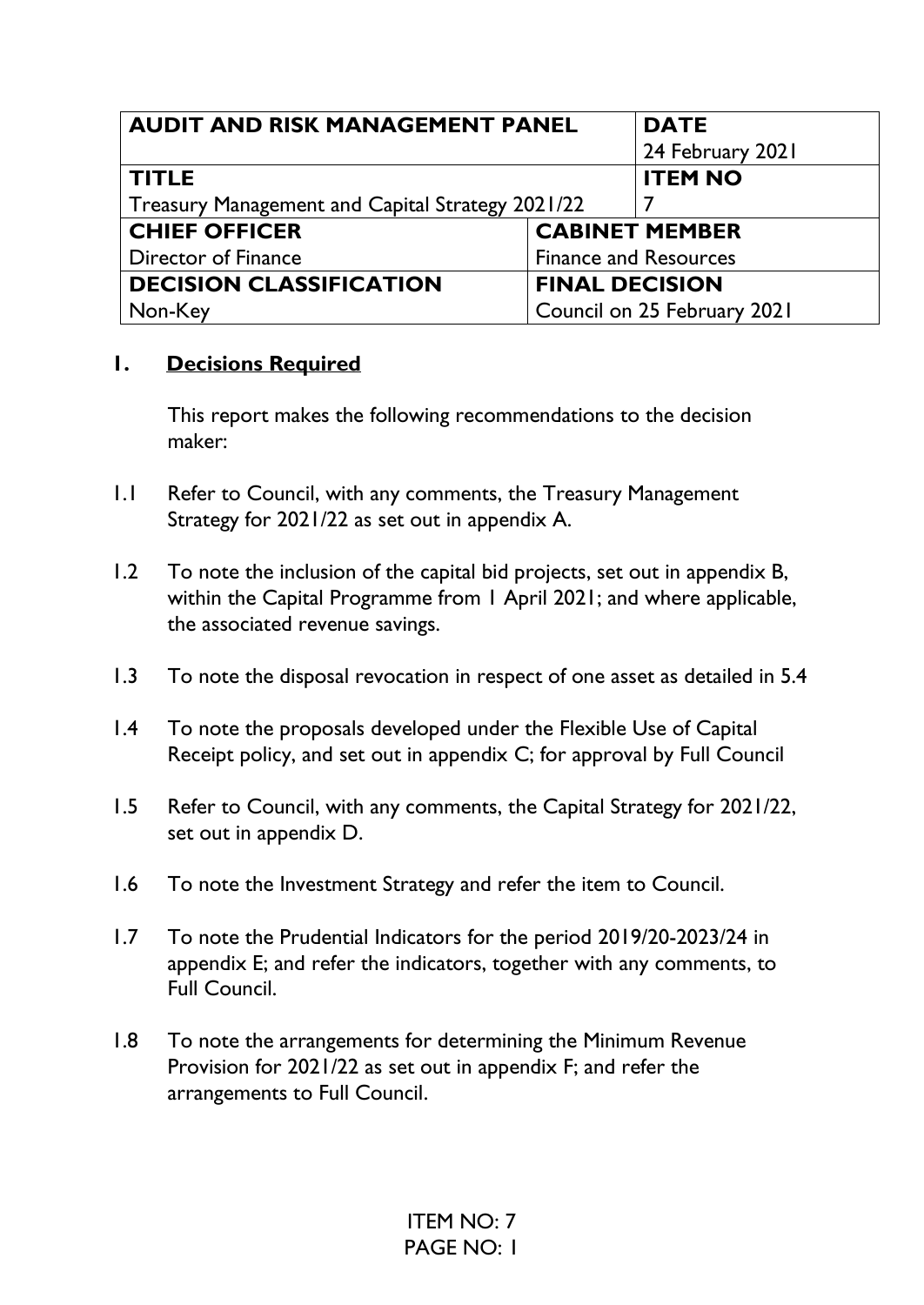## **2. Links to the Royal Greenwich high level objectives**

- 2.1 Treasury and Capital Management strategies help to facilitate the smooth running of the Council and contribute to the delivery of the Corporate Plan. This report therefore cuts across each of the high-level objectives:
	- a Healthier Greenwich
	- a Safer Greenwich
	- a Great Place to Grow Up
	- Delivering Homes Through Economic Growth
	- a Cleaner, Greener Greenwich
	- Economic Prosperity for All
	- a Great Place to Be
	- a Strong Vibrant and Well-run Borough

## **3. Purpose of Report and Executive Summary**

- 3.1 The report satisfies the requirements of both the Code of Practice on Treasury Management and Prudential Code for Capital Finance in Local Authorities, issued by the Chartered Institute of Public Finance and Accountancy (CIPFA); and has regard to the Statutory Investment Guidance (2018) issued by the Ministry of Housing Communities and Local Government (MHCLG).
- 3.2 The requirements of the above are met through the development of the Treasury Management and Capital Strategies, alongside the setting of Prudential Indicators and Minimum Revenue Provision Policies.
- 3.3 Further decisions are required with respect to the development of the Councils Capital and Flexible Use Programmes.

## **4. Treasury Management Strategy 2021/22**

4.1 The Royal Borough of Greenwich is required to operate a balanced budget, which broadly means that cash raised during the year will, as a minimum, meet cash expenditure. Part of the treasury management operation is to ensure that this cash flow is adequately planned, with cash being available when needed. Surplus monies are invested in accordance with the Authority's risk appetite and investment policy, having regard to security, liquidity and yield.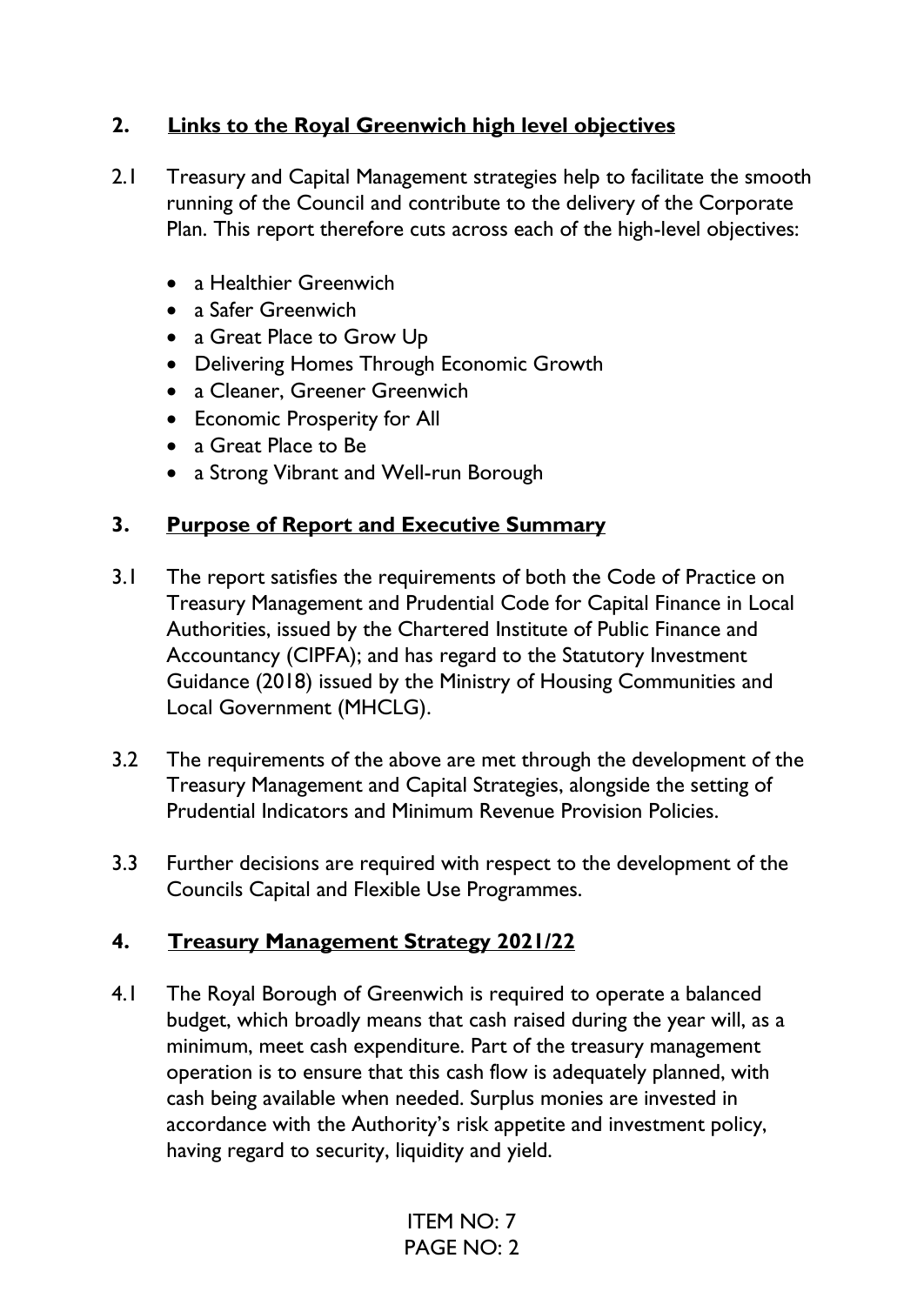- 4.2 The second main function of the treasury management service is the funding of the Authority's capital plans. These capital plans provide a guide to the borrowing need of the Authority, essentially the longerterm cash flow planning to ensure that the Authority can meet its capital spending obligations. The management of this longer-term cashflow may involve arranging long or short-term loans or using longer-term cash flow surpluses.
- 4.3 CIPFA recognises that there is a wide range of interpretations of what activities comprise treasury management. For the purposes of the Code and accompanying guidance notes, CIPFA has adopted the following as its definition of treasury management activities

"*The management of the local authority's borrowing, investments and cash flows, its banking, money market and capital market transactions; the effective control of the risks associated with those activities; and the pursuit of optimum performance consistent with those risks*."

- 4.4 Investments in the definition above covers all the financial assets of the organisation, as well as other non-financial assets which the organisation holds primarily for financial returns, such as investment property portfolios. This may therefore include investments which are not managed as part of normal treasury management.
- 4.5 Whilst any commercial initiatives or loans to third parties will impact on the treasury function, these are generally classed as non-treasury activities (arising usually from capital expenditure) and are separate from day to day treasury management activities. However, to provide an overall picture of total investment. Any non-treasury investments that have treasury implications (i.e borrowing requirement) have been included in the investment section of TMS.
- 4.6 The Council is currently maintaining an under-borrowed position. This means that the capital borrowing need (the Capital Financing Requirement), has not been fully funded with loan debt as cash supporting the Council's reserves, balances and cash flow has been used as a temporary measure. This strategy is prudent as investment returns are low and counterparty risk is relatively high.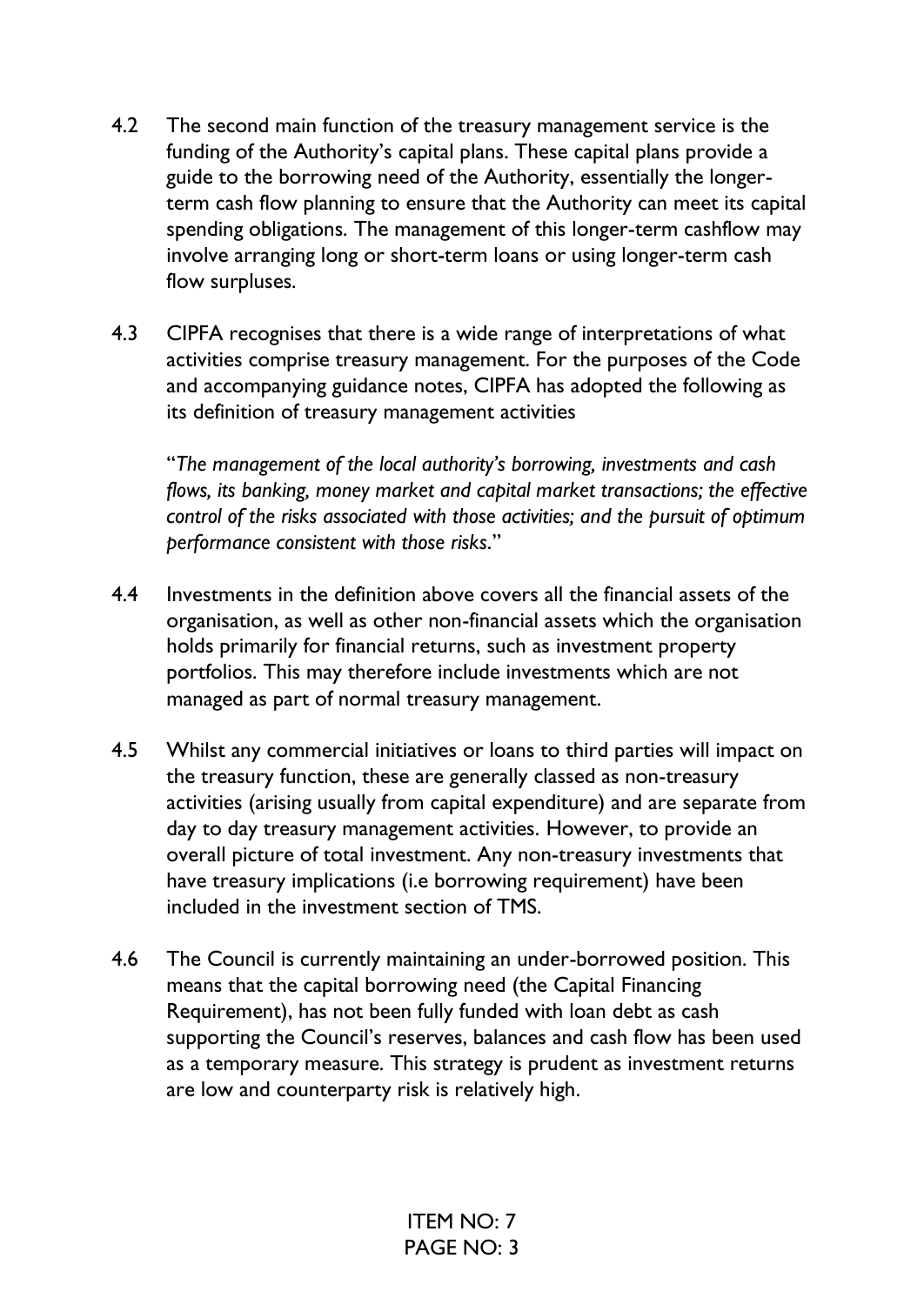- 4.7 The scale of the investment highlighted in the capital strategy means the Council will need to undertake external borrowing in the future and will not be able on to rely on internal borrowing alone. The first tranche of external borrowing is forecast likely to be made in 2021/22 and will depend on capital project/housing delivery going live and interest rate movement.
- 4.8 The approach to external borrowing will affect the revenue outturn position, as the authority will no longer be able to benefit from foregoing debt interest, by using the surplus fund for borrowing rather than investment. This point is further detailed in 2020/21 revenue monitoring report.
- 4.9 The Council's 2021/22 Treasury Management strategy is attached at appendix A.

## **5. Capital Bids / Disposals**

- 5.1 The Corporate Capital Strategy sets out a bid process for new capital project proposals. The bid has been subject to an initial officer review process and is subject to approval by Cabinet on 19 February 2021.
- 5.2 A bid proforma can be found in appendix B to this report and contributes to the Council's existing programme of diverse and ambitious projects. Outline funding and revenue implications arising from the project is noted and summarised in the cross-cutting section below.
- 5.3 The capital programme plays an important role in the delivery of the Council's strategic objectives panning from housing delivery and regeneration, infrastructure and economic development and educational attainment to leisure, health and social care provision. Combined with the Medium-Term Financial Strategy the approach aims to maximise the possibility of convergence between wealthier and poorer parts of the borough, improving social cohesion and mobility and boosting economic growth.
- 5.4 Cabinet on 24 February 2021 was presented with one asset (Bostall Gardens – PCs), previously agreed for disposal in 2019, subject to review through the Property Asset Strategy and Corporate Capital Strategy, whereupon the disposal decision is now revoked.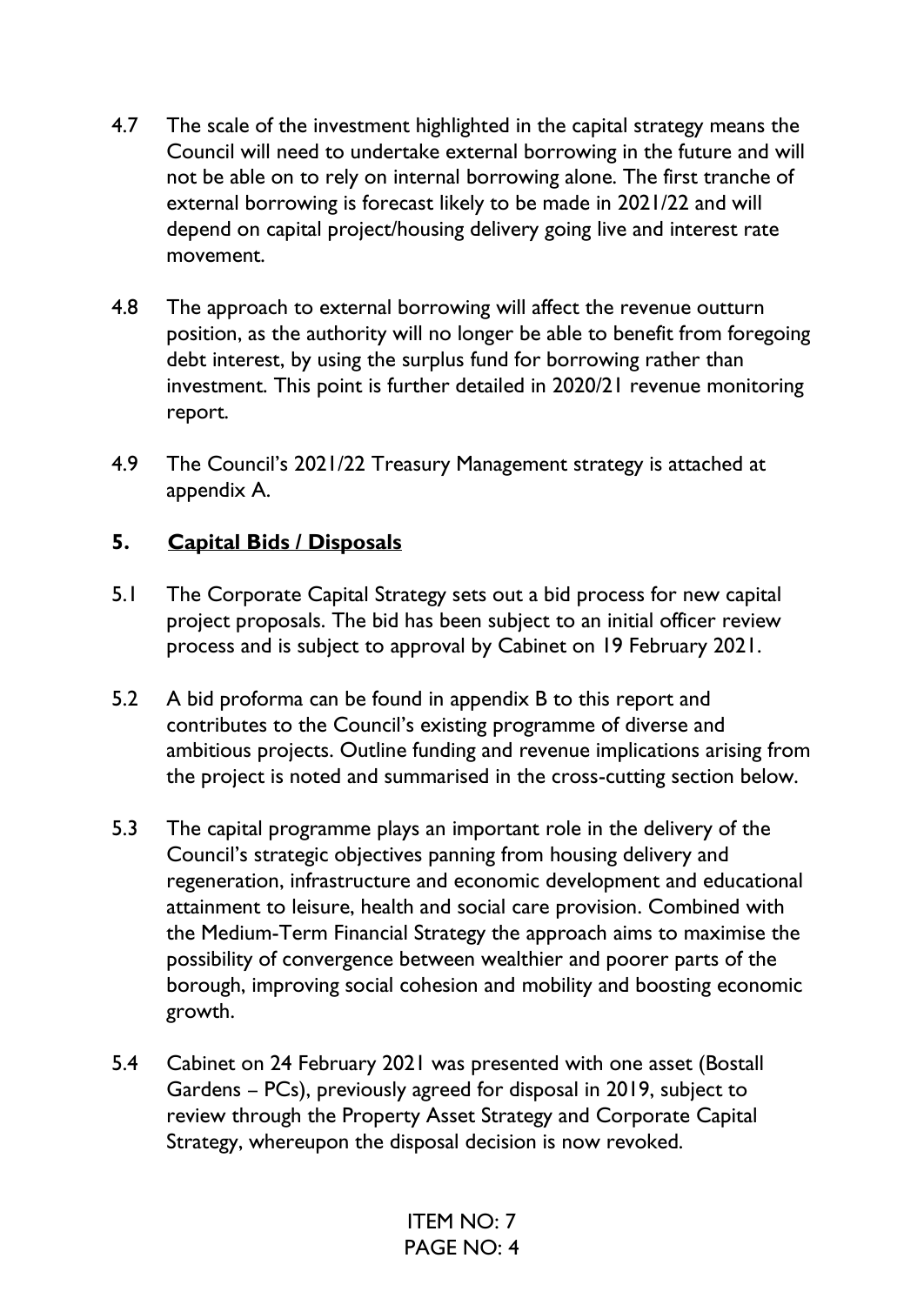## **6. Flexible Use of Capital Receipts**

- 6.1 On 30 October 2019, Council agreed the initial flexible use of capital receipt proposals. Additional projects have been added to the programme, in accordance with the adopted strategy, under subsequent capital reports.
- 6.2 Further works has been undertaken to identify additional transformational proposals, which will result in on-going cash or service demand savings. The strategy and programme as set out in appendix C to this report, will be made available on the Council's website in accordance with the guidance issued under section 15(1)(a) of the Local Government Act 2003.
- 6.3 Details of expenditure incurred under the Flexible Use programme are reported as part of the Treasury Management and Capital Outturn and Mid-Year reports.

## **7. Capital Strategy**

- 7.1 Contained within appendix D is the 2021/22 iteration of the Corporate Capital Strategy, with approval required by Council on an annual basis as required under the Prudential Code for Capital Finance in Local Authorities. The document reinforces the governance arrangements set out in prior year strategies. The Chartered Institute of Public Finance and Accountancy (CIPFA) have confirmed that implementation of IFRS 16 in relation to the accounting for leases, which has capital implications, has been deferred and will now come into effect from accounting periods commencing 1 April 2022. The impact upon the CFR from this deferral is included in the Treasury Management sections above.
- 7.2 In recognition of the funding gap on the capital programme and revenue implications arising from short- and long-term borrowing requirements on existing and emerging schemes; the Council will adopt a short-term voluntary repayment principle. Future unallocated General Fund capital receipts will, unless otherwise agreed, be used to reduce the CFR and associated borrowing costs in the first instance.
- 7.3 The objective of the governance arrangements is to ensure strategic alignment of the flexible use of capital receipts programme, investment proposals and associated resource monitoring with the Medium-Term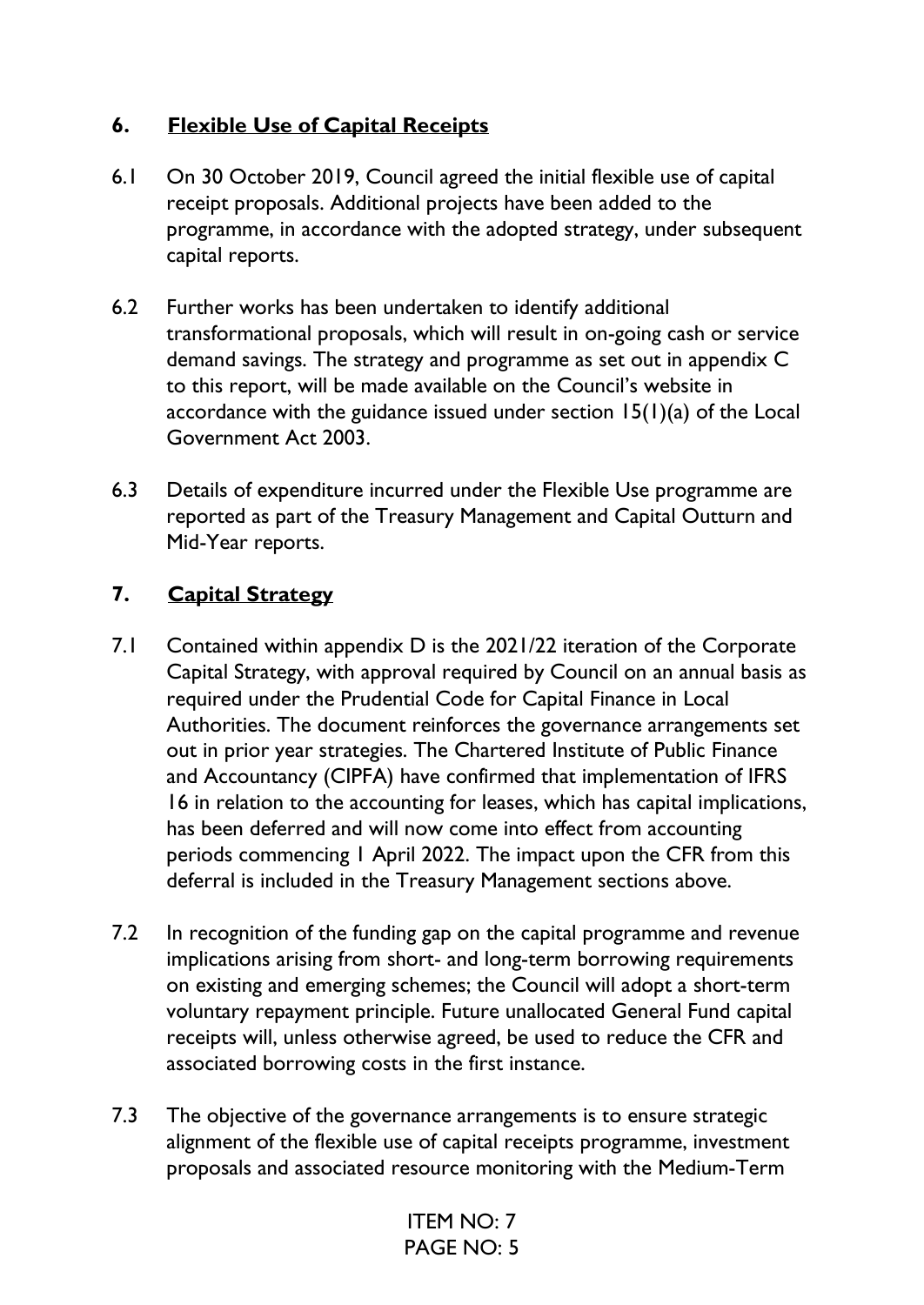Financial Plan, continuous improvement agenda and budget recovery board / star chamber programme of work.

#### **8. Investment Strategy**.

- 8.1 In November 2019 CIPFA published its guidance on Prudential Property Investment in response to rapidly increasing levels of commercial activity being undertaken by Local Authorities. This reflected concern echoed by HM Treasury and the National Audit Office that the risk exposure created by some of these investments were significant and not proportionate to the size of the authority. This commercial activity contributed to a 1% uplift in borrowing rates offered through PWLB, which had a significant impact on the business cases and viability hurdles for all capital projects, not just commercial investments
- 8.2 HM Treasury issued a response to a consultation on PWLB future lending terms in November 2020, which sees a more targeted approach to reducing the level of commercial investments funded by borrowing. This is achieved by blocking Local Authorities from borrowing from PWLB if they plan to invest purely for a commercial gain anywhere within their Capital plans over a 3-year period. The introduction of the new lending terms enabled HM Treasury to remove the previously introduced 1% uplift in the borrowing rate, making borrowing backed projects more viable again.
- 8.3 The Investment Strategy, if approved, would sit aside the Corporate Capital Strategy, Treasury Management Strategy and MTFS; setting out in broad terms the Councils approach and risk appetite to different investment opportunities. The strategy aligns with both CIPFA's Prudential Code and MHCLG's Statutory Guidance on Local Government Investments.

## **9. Prudential Indicators 2020/21-2023/24**

9.1 The Prudential Code for Capital Finance in Local Authorities (2018) requires authorities to publish and agree indicators of affordability, sustainability and prudence in relation to its capital programme. Forming part of the annual Budget and Council Tax Setting report in prior years, the indicators set out in Appendix E have been in developed accordance with the Code; and have informed the 2021/22 Budget Setting and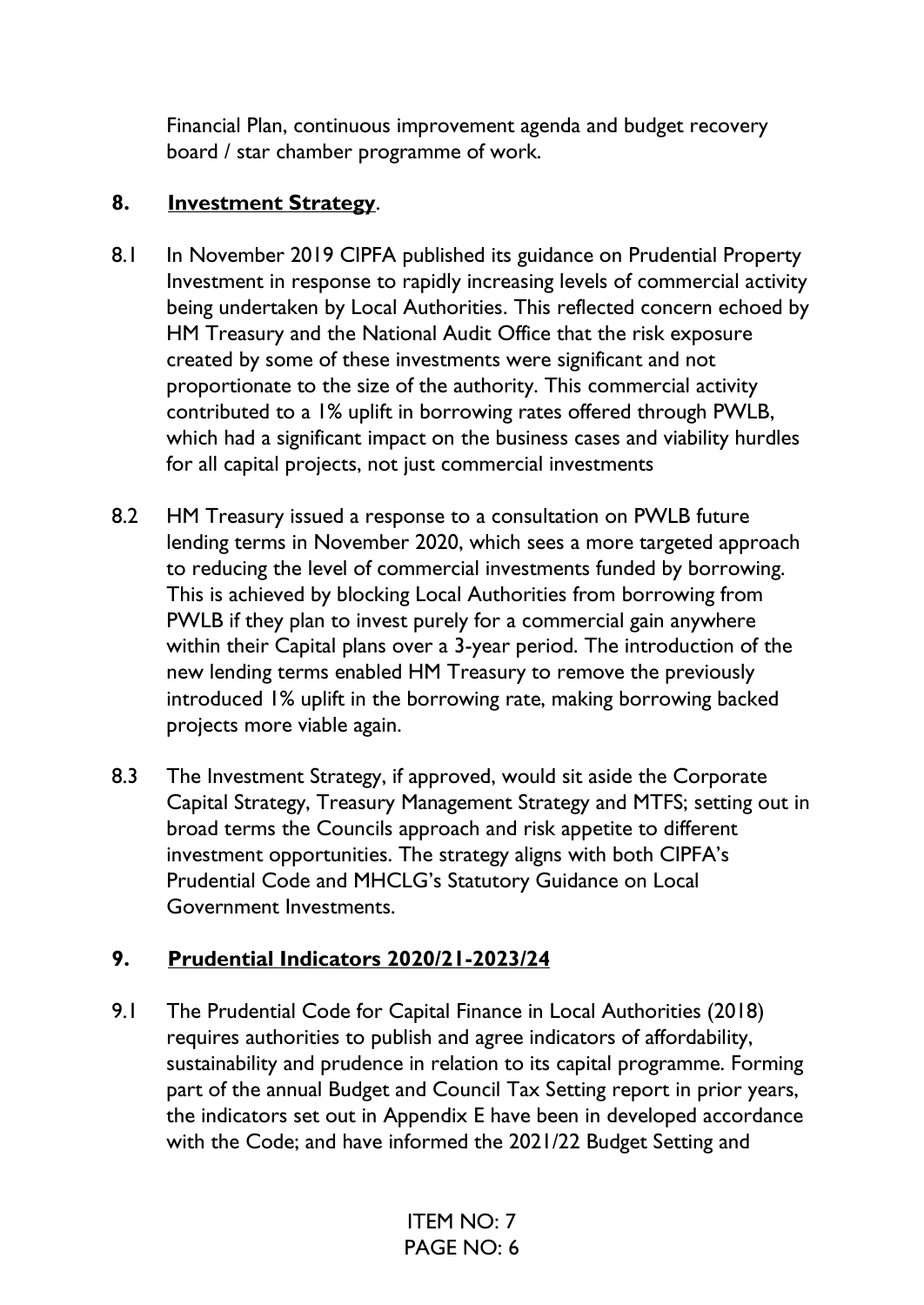Council Tax report, which is being considered at the same time as this report.

## **10. Minimum Revenue Provision 2020/21**

10.1 The authority is required via Regulation 28 of the Local Authorities (Capital Finance and Accounting) (England) Regulations 2003 (as amended) to determine a minimum revenue provision (MRP) which it deems prudent. Appendix F contains the MRP policy, which is materially unchanged from previous years, to be applied from 2021/22.

## **11. Available Options**

- 11.1 To note the Capital Bid proposals in 1.2 and the disposal revocation in 1.3
- 11.2 To make recommendations in respect of paragraphs 1.1, 1.4, 1.5, 1.6, 1.7 and 1.8

## **12. Reasons for Recommendations**

- 12.1 The Strategies, Prudential Indicators and MRP policy have been developed in accordance with the CIPFA Codes and statutory regulations and guidance, with each requiring formal approval
- 12.2 Capital Bids and Flexible Use proposals will positively affect the council's on-going sustainability through the reduction in revenue expenditure or cost avoidance.

## **13. Next Steps: Communication and Implementation of the Decision**

- 13.1 The report is to be presented to Council for consideration alongside any comments made by Cabinet.
- 13.2 Where required, project proposals will be subject to consultation prior to implementation. Where appropriate, the necessary decision making authority will also be sought in accordance with the Council's Constitution.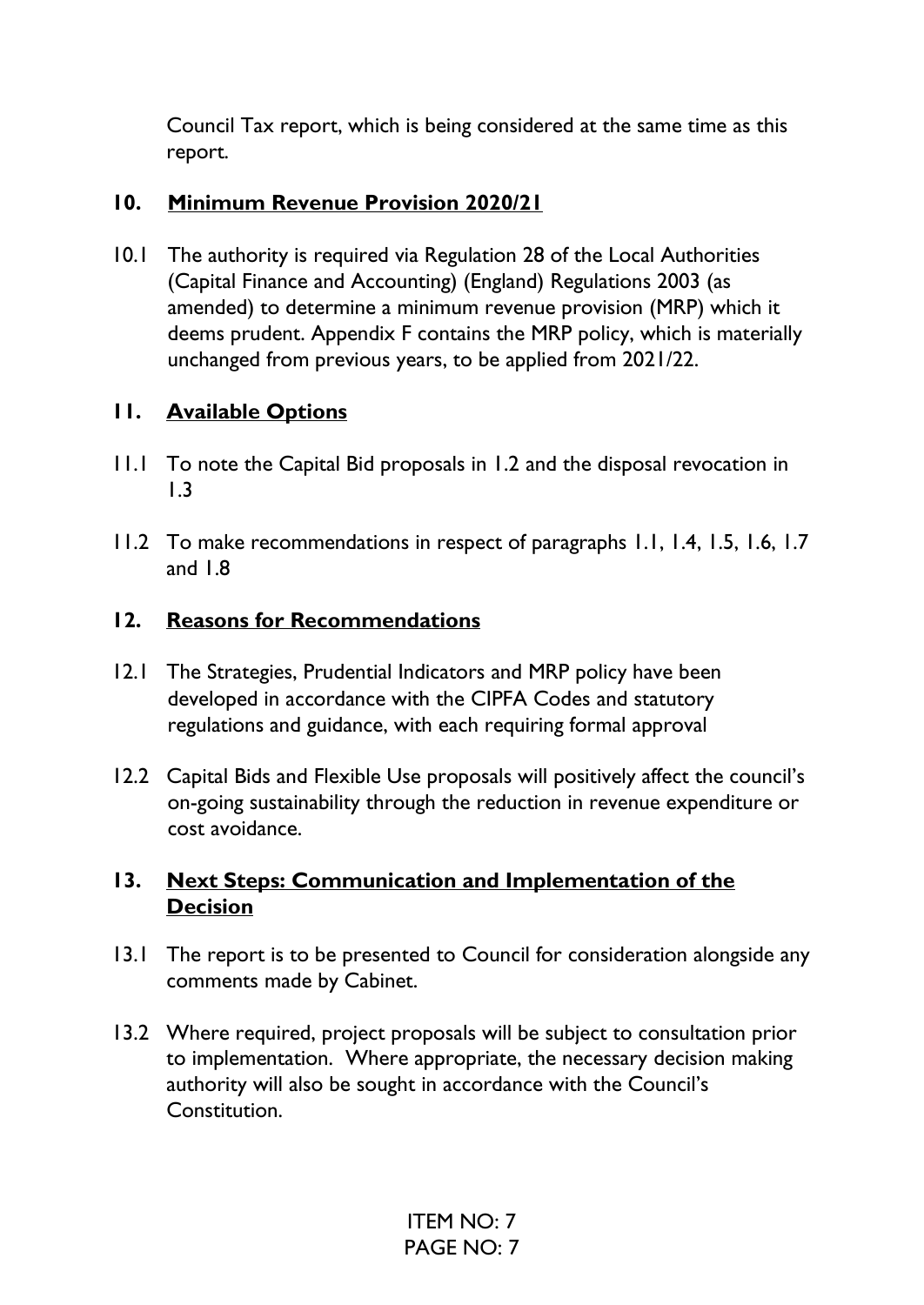| <b>Issue</b>                                  | <b>Implications</b>                                                                                                                                                                                                                                                    | <b>Sign-off</b>                                                                     |
|-----------------------------------------------|------------------------------------------------------------------------------------------------------------------------------------------------------------------------------------------------------------------------------------------------------------------------|-------------------------------------------------------------------------------------|
| <b>Legal including</b><br>Human Rights<br>Act | Under Section 151 of the Local<br>Government Act 1972, the Section<br>151 Officer has statutory duties in<br>relation to the financial administration<br>and stewardship of the Authority,<br>including securing effective<br>arrangements for treasury<br>management. | John<br>Scarborough,<br>Director of<br><b>Legal Services</b><br>16 February<br>2021 |
|                                               | The Local Government Act 2003 sets<br>the legal framework within which<br>local government may undertake<br>capital investments.                                                                                                                                       |                                                                                     |
|                                               | Under the Responsibility for<br>Functions section of the Council's<br>Constitution, Cabinet is the<br>appropriate body to make the<br>decisions referred to in paragraphs<br>$1.2$ and $1.3$ .                                                                         |                                                                                     |
|                                               | Under the Responsibility for<br>Functions section of the Council's<br>Constitution, Full Council is the<br>appropriate body to approve the<br>recommendations in paragraphs 1.1,<br>1.4, 1.5, 1.6, 1.7 and 1.8.                                                        |                                                                                     |
|                                               | The adoption of the Treasury<br>Management, Corporate Capital and<br>Investment Strategies for 2020/21 will<br>strengthen the Council's corporate<br>governance processes around<br>treasury management, capital<br>investment, the delivery of the capital            |                                                                                     |

# **14. Cross-Cutting Issues and Implications**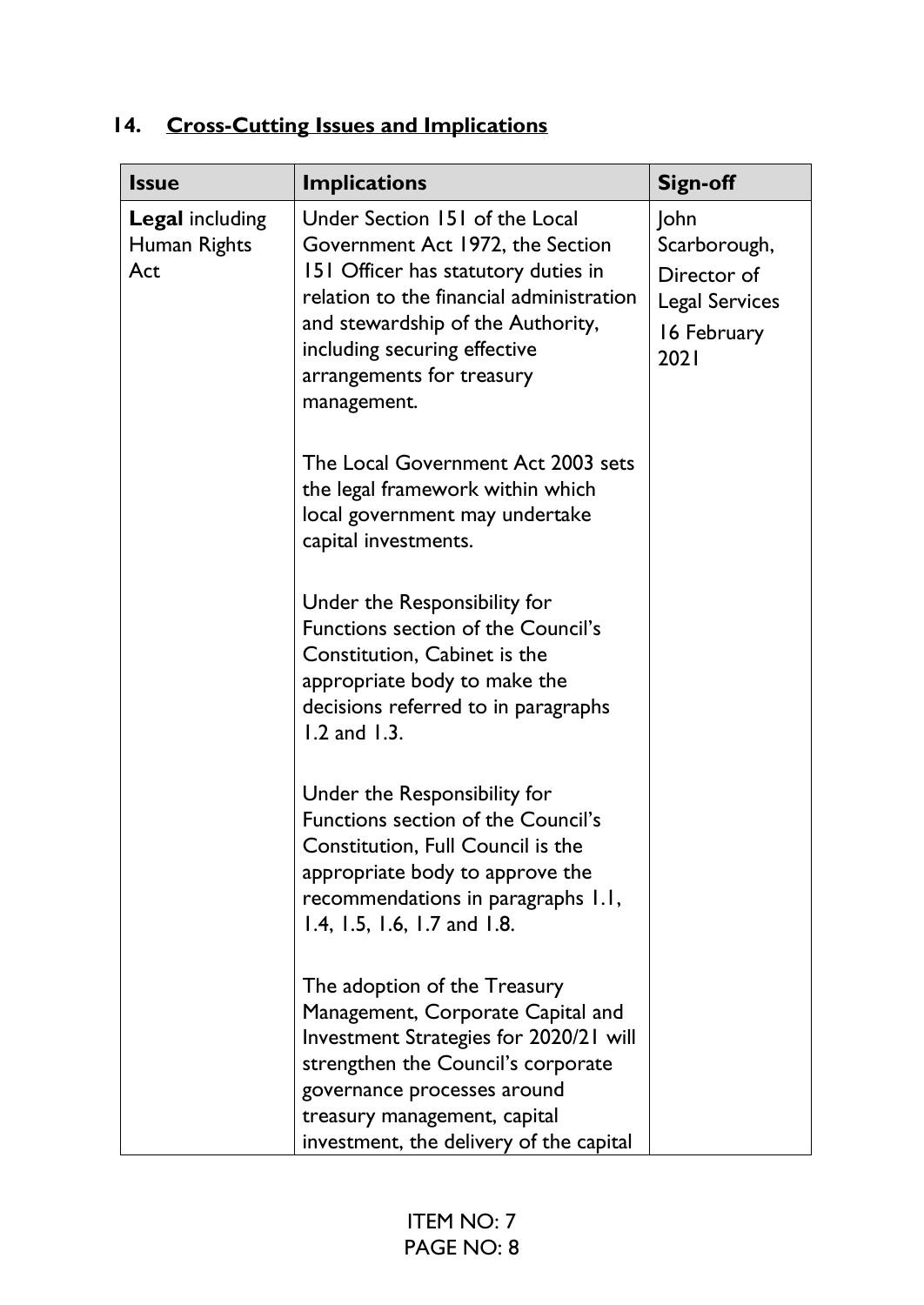|                                                                                   | programme and the use of the<br>Council's assets.<br>The legal implications for each<br>individual scheme which is brought<br>forward pursuant to the Corporate<br>Capital Strategy will be considered<br>when approval is sought for that<br>particular scheme. Each scheme<br>within the capital programme will be<br>approved in accordance with the<br><b>Council's Constitution.</b>                                                                                                                                                                                                                                                                                                                                                                                                                    |                                         |
|-----------------------------------------------------------------------------------|--------------------------------------------------------------------------------------------------------------------------------------------------------------------------------------------------------------------------------------------------------------------------------------------------------------------------------------------------------------------------------------------------------------------------------------------------------------------------------------------------------------------------------------------------------------------------------------------------------------------------------------------------------------------------------------------------------------------------------------------------------------------------------------------------------------|-----------------------------------------|
| <b>Finance and</b><br>other resources<br>including<br>procurement<br>implications | The Treasury Management Strategy<br>and Capital Strategy have been<br>drafted in compliance with legislative<br>requirements, providing a robust<br>decision-making framework.<br>The Capital Strategy has been<br>prepared to reflect the corporate<br>priorities and balancing both risk and<br>opportunities whilst also ensuring<br>integration with the Council's revenue<br>and treasury management planning.<br>The capital bids and flexible use of<br>capital receipt proposals have been<br>prepared and assessed using the<br>processes agreed within the Capital<br>Strategy. On-going governance<br>arrangements will be co-ordinated<br>with the continuous improvement<br>unit.<br>The ten-year capital programme<br>provided in annex 3 of the Capital<br>Strategy shows a programme deficit | Michael<br>Horbatchewskyj<br>28/01/2021 |
|                                                                                   | of £55.72m, prior to the inclusion of<br>the recommended capital and flexible                                                                                                                                                                                                                                                                                                                                                                                                                                                                                                                                                                                                                                                                                                                                |                                         |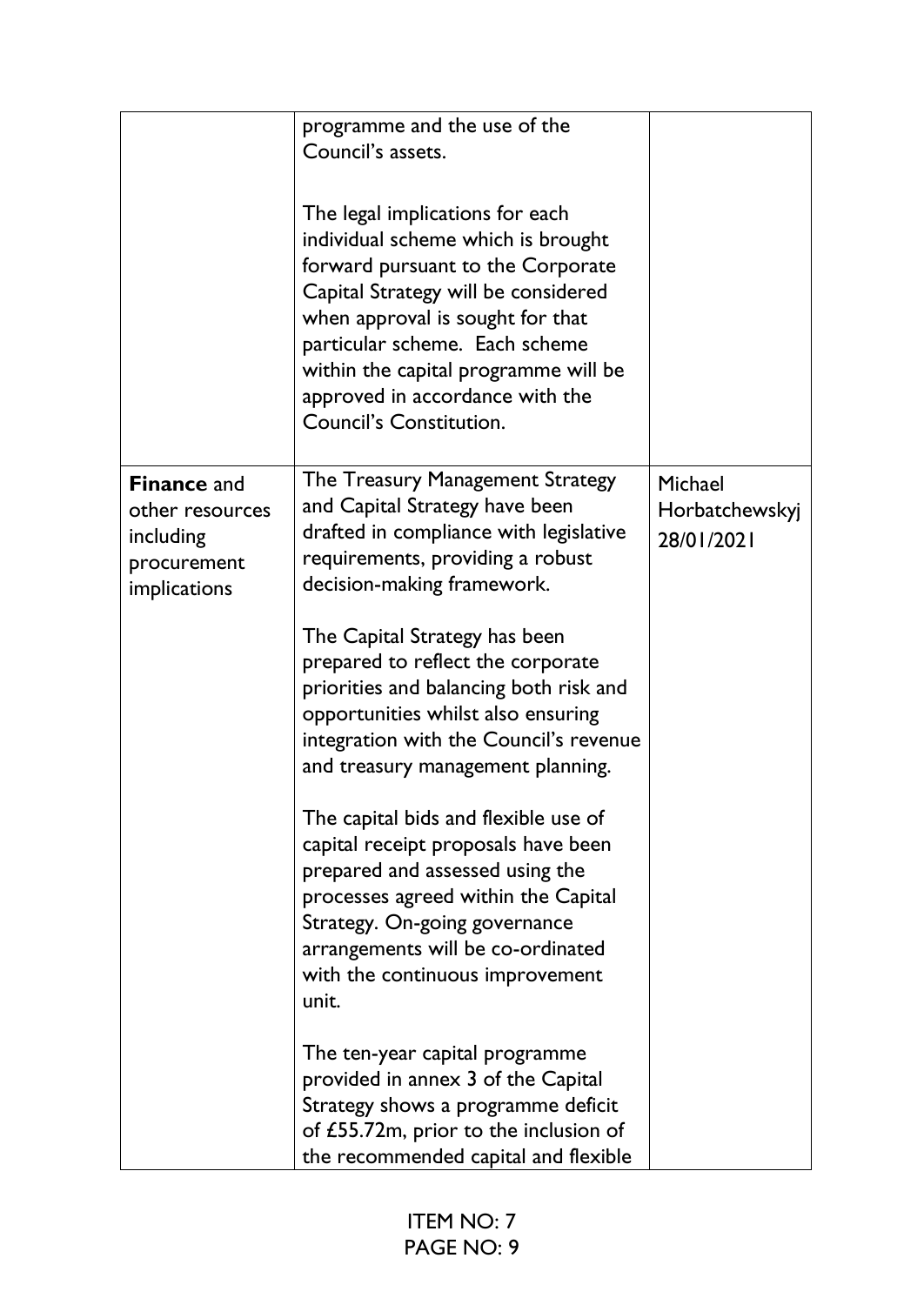|                                  | use bids outlined within this report.<br>This demonstrates an underlying need<br>to undertake further borrowing,<br>financial implications will be<br>developed as funding proposals and<br>the programme evolves.<br>Movement in the programme since<br>the mid-year update in November<br>2020 are driven by new scheme<br>approvals, such as the Woolwich<br>Leisure Centre Project and updated<br>projections.<br>It is essential that sufficient revenue<br>resources are available to underpin<br>the capital programme in order to<br>fund feasibilities and other associated<br>non-capital expenditure. Income<br>generated from regeneration<br>properties will be monitored to<br>ensure that the maximum benefit is<br>realised to support both service<br>delivery and a sustainable capital<br>programme. Any financial implications<br>will be monitored as part of the |                                                                       |
|----------------------------------|----------------------------------------------------------------------------------------------------------------------------------------------------------------------------------------------------------------------------------------------------------------------------------------------------------------------------------------------------------------------------------------------------------------------------------------------------------------------------------------------------------------------------------------------------------------------------------------------------------------------------------------------------------------------------------------------------------------------------------------------------------------------------------------------------------------------------------------------------------------------------------------|-----------------------------------------------------------------------|
|                                  | established budget setting and<br>reporting process.                                                                                                                                                                                                                                                                                                                                                                                                                                                                                                                                                                                                                                                                                                                                                                                                                                   |                                                                       |
| <b>Equalities</b>                | The decisions recommended through<br>this paper have a remote or low<br>relevance to the substance of the<br><b>Equality Act.</b><br>Individual project proposals will be                                                                                                                                                                                                                                                                                                                                                                                                                                                                                                                                                                                                                                                                                                              | Michael<br>Horbatchewskyj<br>Accountancy<br><b>Business</b><br>Change |
|                                  | subject to individual assessment prior<br>to commencement.                                                                                                                                                                                                                                                                                                                                                                                                                                                                                                                                                                                                                                                                                                                                                                                                                             | Manager<br>28/01/2021                                                 |
| <b>Risk</b><br><b>Management</b> | The timely realisation of capital<br>resources is essential to ensure that<br>funding for the councils ambitious<br>capital investment programme                                                                                                                                                                                                                                                                                                                                                                                                                                                                                                                                                                                                                                                                                                                                       | Michael<br>Horbatchewskyj<br>Accountancy<br><b>Business</b>           |